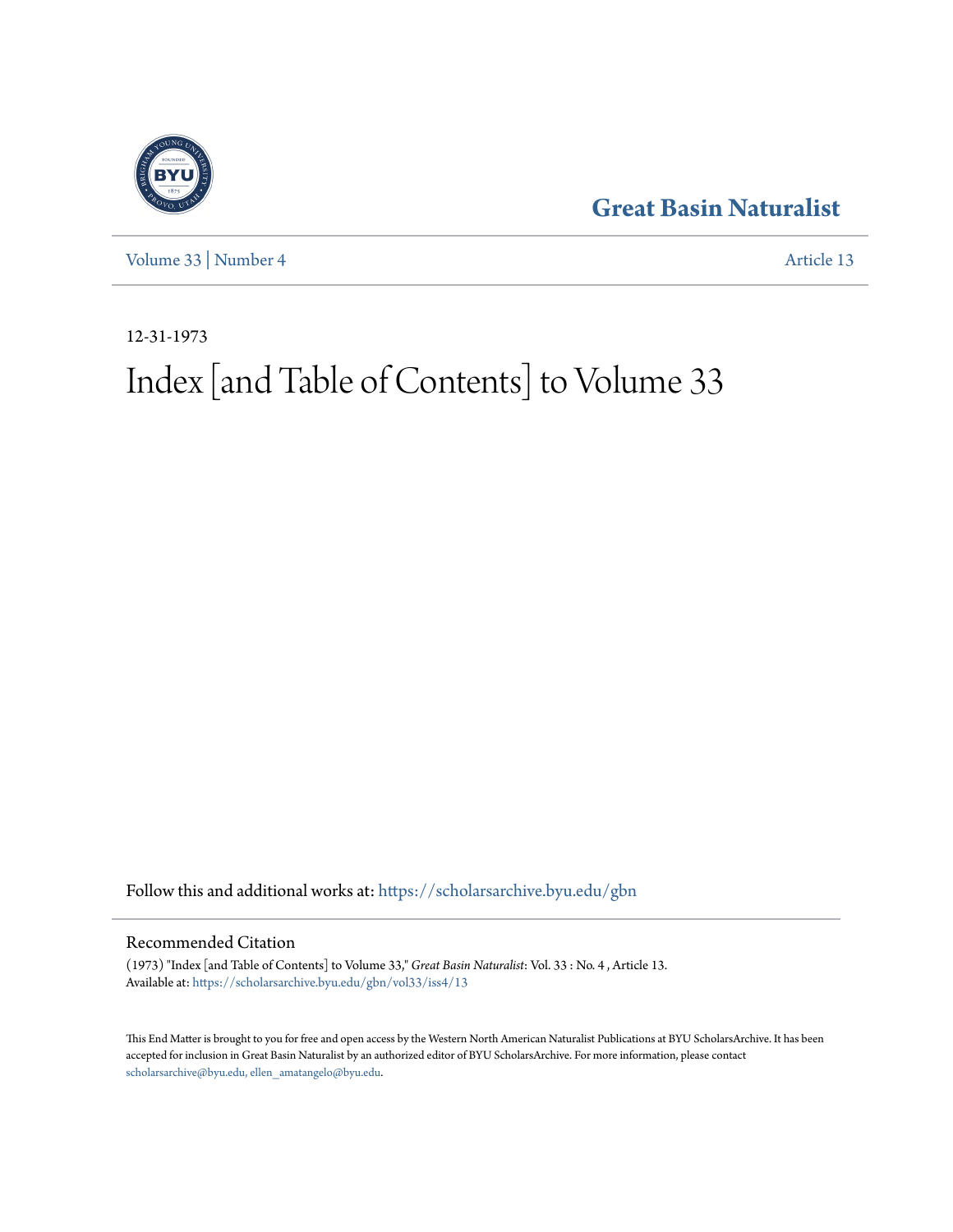## The Great Basin Naturalist

VOLUME 33, <sup>1973</sup>

Editor: Stephen L. Wood



Published at Brigham Young University, by Brigham Young University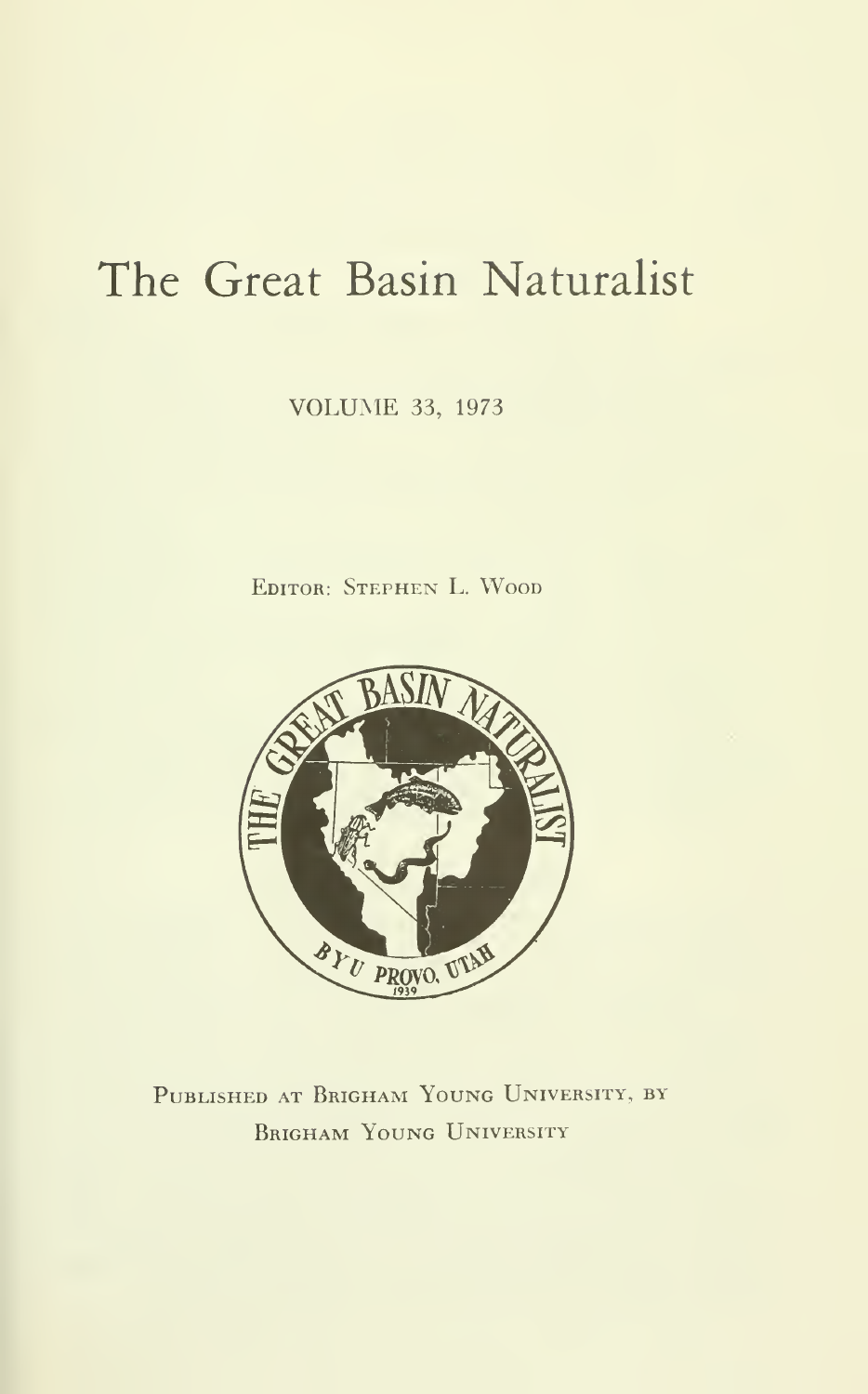#### TABLE OF CONTENTS

#### Volume 33

#### Number <sup>1</sup> — March 31, <sup>1973</sup>

| Helminths of Sceloporus lizards in the Great Basin and<br>upper Colorado plateau of Utah. Richard C. Pearce                                                                      |    |
|----------------------------------------------------------------------------------------------------------------------------------------------------------------------------------|----|
| and Wilmer W. Tanner                                                                                                                                                             |    |
| Miscellaneous chromosome counts of western American                                                                                                                              |    |
| Plants—II. James L. Reveal and Eloise L. Styer                                                                                                                                   | 19 |
| Incidence of spotted fever in wood ticks of Utah recreational                                                                                                                    |    |
| sites. C. Selby Herrin                                                                                                                                                           | 26 |
| Notes on the nesting behavior of Steniolia elegans (Hy-<br>menoptera: Sphecidae). Howard E. Evans                                                                                | 29 |
| A Taxonomic revision of <i>Physaria</i> (Cruciferae) in Utah.<br>Sheldon B. Waite                                                                                                | 31 |
| Two new species of <i>Gymnodamaeus</i> from Colorado (Aca-<br>rina: Cryptostigmata, Gymnodamaeidae). Tyler A.                                                                    |    |
| Woolley and Harold G. Higgins                                                                                                                                                    | 37 |
| Neartic desert Decticidae (Orthoptera). Part II. A new                                                                                                                           |    |
| genus and species from Arizona. Ernest R. Tinkham                                                                                                                                | 43 |
| An unusual population of spiders in Utah. Dorald M. Allred<br>Some helminths from mink in southwestern Montana, with<br>a checklist of their internal parasites. Delbert L. Bar- | 51 |
| ber and Lawrence L. Lockard.                                                                                                                                                     | 53 |
|                                                                                                                                                                                  |    |

#### Number <sup>2</sup> — June 30, <sup>1973</sup>

| Three new species of <i>Palmoxylon</i> from the Eocene Green |     |
|--------------------------------------------------------------|-----|
| River formation, Wyoming. William D. Tidwell,                |     |
| David A. Medlyn, and Gregory F. Thayn.                       | 61  |
| On the taxonomic status of Platypodidae and Scolytidae       |     |
| (Coleoptera). Stephen L. Wood.                               | 77  |
| Studies on Utah stoneflies (Plecoptera). Richard W. Bau-     |     |
| mann                                                         | 91  |
| The male brachycistidine wasps of the Nevada Test Site       |     |
| (Hymenoptera: Tiphiidae). Marius S. Wasbauer                 | 109 |
| Notes on aquatic and semiaquatic Hemiptera from the          |     |
| southwestern United States (Insecta: Hemiptera).             |     |
| John T. Polhemus                                             | 113 |
| A new subfruticose Eriogonum (Polygonaceae) from west-       |     |
| ern Colorado. James L. Reveal                                | 120 |
| Records of Coreidae (Hemiptera) from the Nevada test         |     |
| site. Dorald M. Allred                                       | 123 |
| Density, growth, and home range of the lizard Uta Stans-     |     |
| <i>buriana stejnegeri</i> in southern Dona Ana County, New   |     |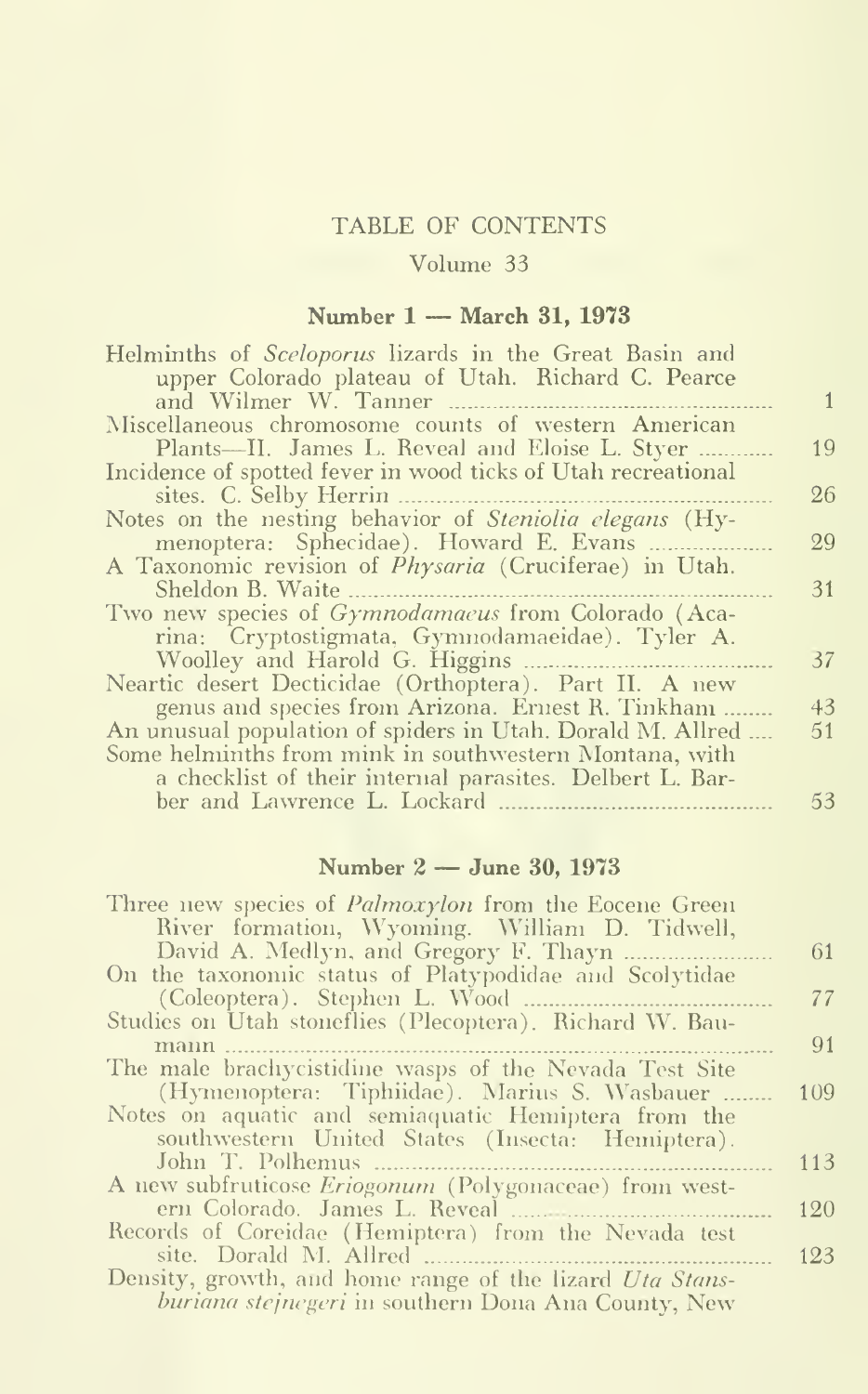| Mexico. Richard D. Worthington and Edward R.            |      |
|---------------------------------------------------------|------|
| Small bones of the hypsilophodontid dinosaur Dryosaurus |      |
| altus from the upper Jurassic of Colorado. Peter M.     | 19.9 |

#### Number <sup>3</sup> — September 30, <sup>1973</sup>

| Ecology of <i>Sceloporus magister</i> at the Nevada Test Site,                                               |     |
|--------------------------------------------------------------------------------------------------------------|-----|
| Nye County, Nevada. Wilmer W. Tanner and John                                                                |     |
| E. Krogh                                                                                                     | 133 |
| Further studies on the wasps of Jackson Hole, Wyoming                                                        |     |
| (Hymenoptera, Aculeata). Howard E. Evans.                                                                    | 147 |
| Additional records of mutillid wasps from the Nevada Test                                                    |     |
| Site. Dorald M. Allred                                                                                       | 156 |
| The effects of soil texture on species diversity in an arid<br>grassland of the eastern Great Basin. John W. |     |
| Wyckoff.                                                                                                     | 163 |
| New synonymy in American bark beetles (Scolytidae:                                                           |     |
| Coleoptera). Part III. Stephen L. Wood                                                                       | 169 |
| Undescribed species of Neartic Tipulidae (Diptera). XI.                                                      |     |
| Charles P. Alexander                                                                                         | 189 |
| Neartic desert Decticidae (Orthoptera). Part III: The                                                        |     |
| true tympanum in certain genera, with key. Ernest                                                            |     |
| R. Tinkham                                                                                                   | 197 |
| Notes on reproduction in <i>Lampropeltis triangulum</i> and                                                  |     |
| Coluber constrictor in Utah. William L. Grogan and                                                           |     |
| Lloyd C. Pack, Jr.                                                                                           | 202 |
| Courtship behavior among white-tailed and black-tailed                                                       |     |
| jackrabbits. Del F. Blackburn                                                                                | 203 |

### Number <sup>4</sup> — December 31, <sup>1973</sup>

| Local distribution and interspecies interactions in micro-     |     |
|----------------------------------------------------------------|-----|
| tines, Grand Teton National Park, Wyoming. Tim                 |     |
| W. Clark                                                       | 205 |
| Notes on the occurrence and distribution of <i>Pteronarcys</i> |     |
| <i>californica</i> Newport (Plecoptera) within streams. John   |     |
| A. Elder and Arden R. Gaufin                                   | 218 |
| Prehistoric bighorn sheep in the northern Sierra Nevada,       |     |
| California. Peter D. Schulz and Dwight D. Simons               | 221 |
| Artemesia arbuscula, A. longiloba, and A. nova habitat         |     |
| types in northern Nevada. B. Zamora and P. T. Tueller          | 225 |
| Significant bird records from Utah. William H. Behle           | 243 |
| Small mammals of the National Reactor Testing Station,         |     |
| Idaho. Dorald M. Allred                                        | 246 |
| Scorpions of the National Reactor Testing Station, Idaho.      |     |
| Dorald M. Allred                                               | 251 |
| Density changes and habitat affinities of rodents of shad-     |     |
|                                                                |     |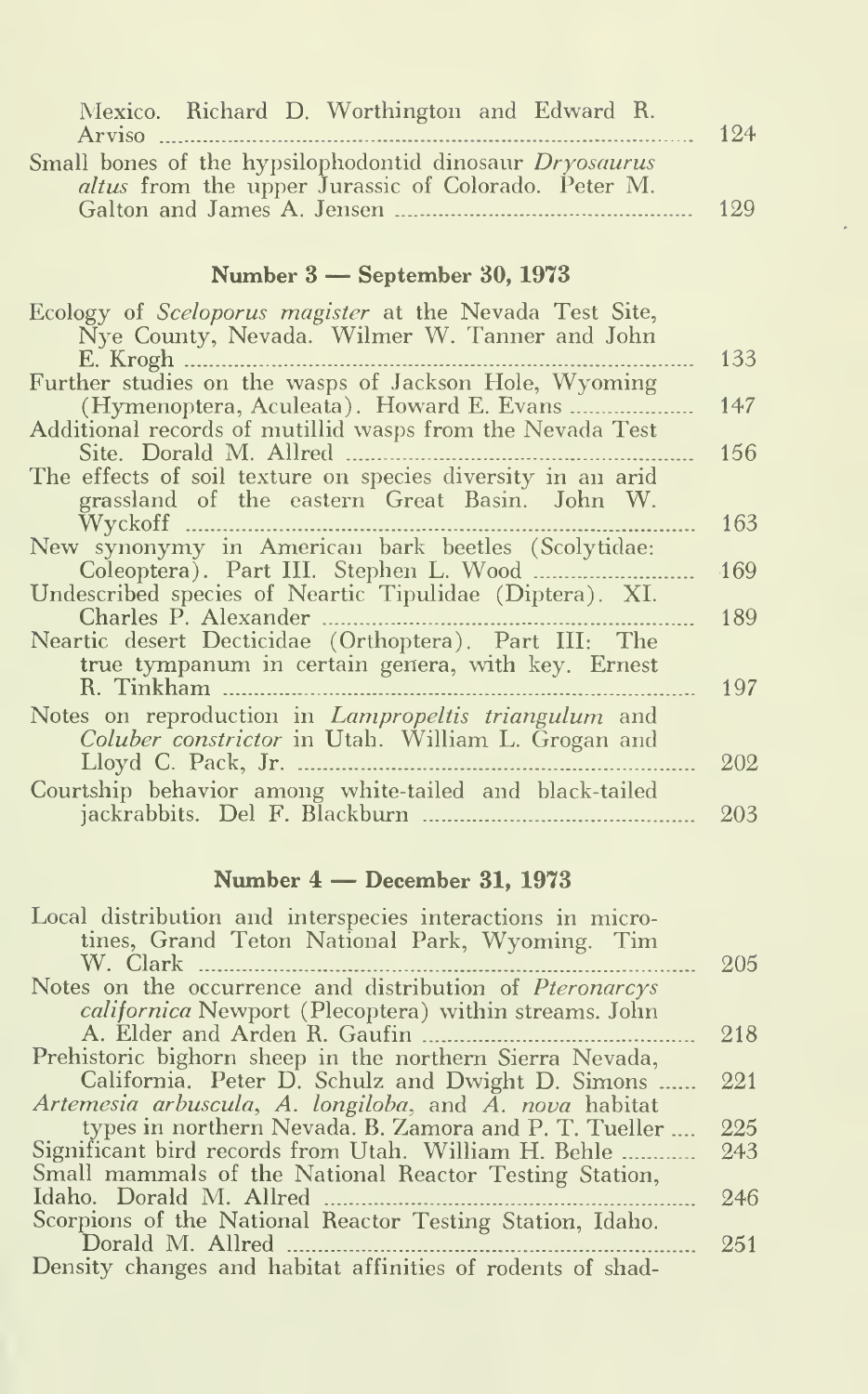| scale and sagebrush associations. Earl J. Larrison and  |      |
|---------------------------------------------------------|------|
| Donald R. Johnson                                       | 255  |
| New species of American Microcorthylus (Coleoptera:     |      |
|                                                         | 265  |
| The nominal snake genera Mastigodryas Amaral, 1834, and |      |
| Dryadophis Stuart, 1839. Hobart M. Smith and Ken-       |      |
|                                                         | 2.76 |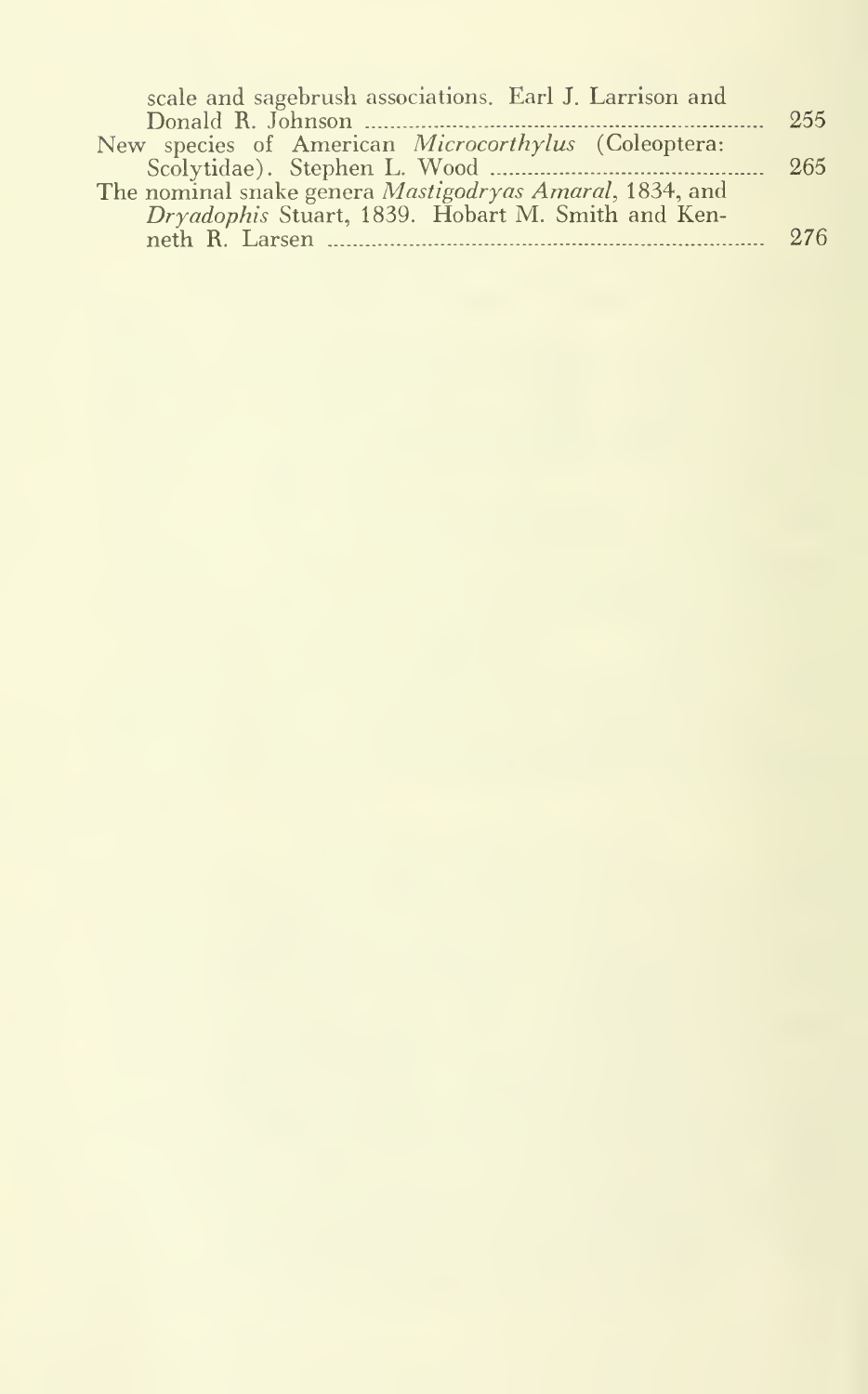The genera and species described as new to science in this volume appear in bold type in this index.

- A new subfruticose *Eriogonum*<br>(Polygonaceae) from western (Polygonaceae) Colorado, p. 120.
- A taxonomic revision of Physaria (Cruciferae) in Utah, p. 31.
- Additional records of mutillid wasps from the Nevada Test Site, p. 156.
- Alexander, Charles P., article by, p. 189.
- Allred, Dorald M., articles by, p. 51, 123, 156, 246, 251.
- An unusual population of spiders in Utah, p. 51.
- Artemesia arbuscula, A. longiloba, and A. nova habitat types in northern Nevada, p. 225.
- Arvizo, Edward R., and Richard D. Worthington, article by, p. 124.
- Barber, Delbert L., and Lawrence L. Lockard, article by, p. 53.
- Baumann, Richard W., article by, p. 91.
- Behle, William H., article by, p. 243.
- Blackburn, Del F., article by, p. 203.
- Carphotoreus, p. 171.
- Clark, Tim W., article by, p. 205.
- Courtship behavior among whitetailed and black-tailed jackrabbits, p. 203.
- Density changes and habitat affini ties of rodents of shadscale and sagebrush associations, p. 255.
- Density, growth, and home range of the lizard Uta stansburinana stej negeri in southern Dona Ana County, New Mexico, p. 124.
- Ecology of Sceloporus magister at the Nevada Test Site, Nye County, Nevada, p. 133.
- Elder, John A., and Arden R. Gaufin, article by, p. 218.
- Evans, Howard E., articles by p. 29, 147.
- Further studies on the wasps of  $\Lambda$ Jackson Hole, Wyoming (Hymenoptera, Aculeata), p. 147.
- Galton, Peter M., and James A. Jensen, article by, p. 129.
- Gaufin, Arden R., and John A. Elder, article by, p. 218.
- Grogan, William L., and Lloyd C. Pack, Jr., article by, p. 202.

Gymnodamaeus leurolomasus, p. 40. Gymnodamaeus **plokosus,** p. 37. . . .

- Helminths of Sceloporus lizards in the Great Basin and upper Colo rado plateau of Utah, p. 1.
- 
- Herrin, C. Selby, article by, p. 26. Higgins, Harold G., and Tyler A.
- Woolley, article by, p. 37. Incidence of spotted fever in wood ticks of Utah recreational sites,
- p. 26. Jensen, James A., and Peter M. Galton, article by. p. 129.
- Johnson, Donald R., and Earl J. Larrison, article by,  $p.$  255.  $\overline{\phantom{0}}$
- Krogh, John E., and Wilmer W. Tan-
- ner, article by, p. 133.<br>Larrison, Earl J., and Donald R. Johnson, article by, p. 255.
- Larsen, Kenneth R., and Hobart M. Smith, article by, p. 276.
- Limnophila byersi, p. 195.
- Local distribution and interspecies interactions in microtines, Grand Teton National Park, Wyoming, p.
- 205. Lockard, Lawrence L., and Delbert L. Barber, article by, p. 53.
- Medlyn, David A., Gregory F. Thayn, and William D. Tidwell, article by, p. 61.
- Microcorthylus concisus, p. 270.
- Microcorthylus contractus, p. 274.
- Microcorthylus curtus, p. 274.
- Microcorthylus debilis, p. 265.
- Microcorthylus demissus, p. 266.
- Microcorthylus dilutus, p. 271.
- Microcorthylus diversus, p. 272.
- Microcorthylus hostilis, p. 272.
- Microcorthylus inermis, p. 267.
- Microcorthylus invalidus, p. 268.
- Microcorthylus lassus, p. 270.
- Microcorthylus ocularis, p. 266.
- Microcorthylus pumilus, p. 268.
- Microcorthylus pusillus, p. 269.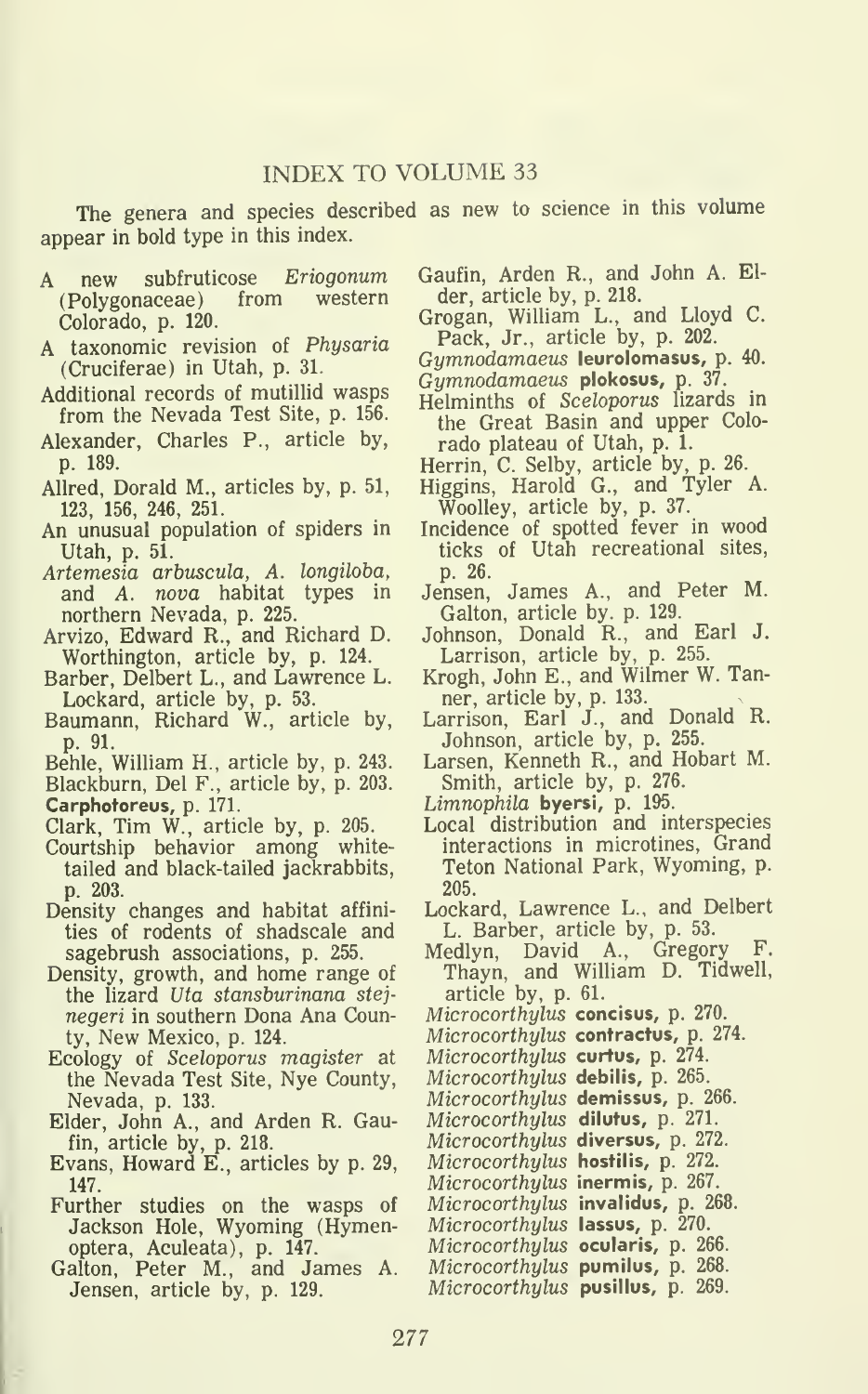- Microcorthylus umbratus, p. 273.
- Microcorthylus vescus, p. 271.
- Miscellaneous chromosome counts of western American plants—II, p. 19
- 19. Nearctic desert Decticidate (Orthoptera). Part II. A new genus and species from Arizona, p. 43.
- Nearctic desert Decticidae (Orthoptera). Part III, the true tympanum in certain genera with key,<br>p. 197.
- New species of American Microcorthylus (Coleoptera: Scolytidae), p. 265.
- New synonymy in American bark beetles (Scolytidae: Coleoptera). Part III, p. 169.
- Notes on aquatic and semiaquatic Hemiptera from the southwestern United States (Insecta: Hemiptera), p. 113.
- Notes on reproduction in Lampropeltis triangulum and Coluber constrictor in Utah, p. 202.
- Notes on the nesting behavior of Steniolia elegans (Hymenoptera: veal, article by, p. 19.<br>Sphecidae), p. 29. Sweltsa qaufini, p. 102. Sphecidae), p. 29.
- Notes on the occurrence and distri bution of Pteronarcys californica Newport (Plecoptera) within streams, p. 218.
- On the taxonomic status of Platypodidae and Scolytidae (Coleoptera), p. 77.
- Pack, Lloyd C., Jr., and William L. Grogan, article by, p. 202.
- Palmoxylon colei, p. 64.
- Palmoxylon contortum, p. 67.
- Palmoxylon edenense, p. 61.
- Pearce, Richard C, and Wilmer W. Tanner, article by, p. 1.
- Platyoplus, p. 43.
- Platyoplus gilaensis, p. 44.
- Polhemus, John T., article by, p. 113.
- Prehistoric bighorn sheep in the northern Sierra Nevada, California, p. 221.
- Protohylastes, p. 83.
- Protohylastes annosus, p. 84.
- Protoplatypus, p. 81.
- Protoplatypus vetulus, p. 82.
- Records of Coreidae (Hemiptera) from the Nevada Test Site, p. 123.

Reveal, James L., article by, p. 120.

- Reveal, James L., and Eloise L. Styer, article by, p. 19.
- Schulz, Peter D., and Dwight D. Simons, article by, p. 221.
- Scorpions of the National Reactor Testing Station, Idaho, p. 251.
- Significant bird records from Utah, p. 243.
- Simons, Dwight D., and Peter D. Schulz, article by, p. 221.
- Small bones of the hypsilophodontid dinosaur Dryosaurus altus from the upper Jurassic of Colorado, p. 129.
- Small mammals of the National Reactor Testing Station, Idaho, p. 246.
- Smith, Hobart M., and Kenneth R.<br>Larsen, article by, p. 276.
- Some helminths from mink in southwestern Montana, with a checklist of their internal parasites, p. 53.
- Studies on Utah stoneflies (Plecoptera), p. 91.
- Styer, Eloise L., and James L. Reveal, article by, p. 19.
- Sweltsa gaufini, p. 102.
- Tanner, Wilmer W., and John E. Krogh, article by, p. 133.
- Tanner, Wilmer W., and Richard C. Pearce, article by, p. 1.
- Thayn, Gregory F., William D. Tidwell, and David A. Medlyn, article by, p. 61.
- The effects of soil texture on species diversity in an arid grassland of
- the eastern Great Basin, p. 163.
- The male brachycistidine wasps of the Nevada Test Site (Hymenoptera: Tiphiidae), p. 109.
- Three new species of Palmoxylon from the Eocene Green River for mation, Wyoming, p. 61.
- Tidwell, William D., David A. Medlyn, and Gregory F. Thayn, article by, p. 61.
- Tinkham, Ernest R., articles by, p. 43, 197.
- Tipula (Trichotipula) frommeri, p. p. 189.
- Tipula (Lunatipula) hastingsae di perona, p. 193.
- Tipula (Pterelachisus) macleani, p. 193.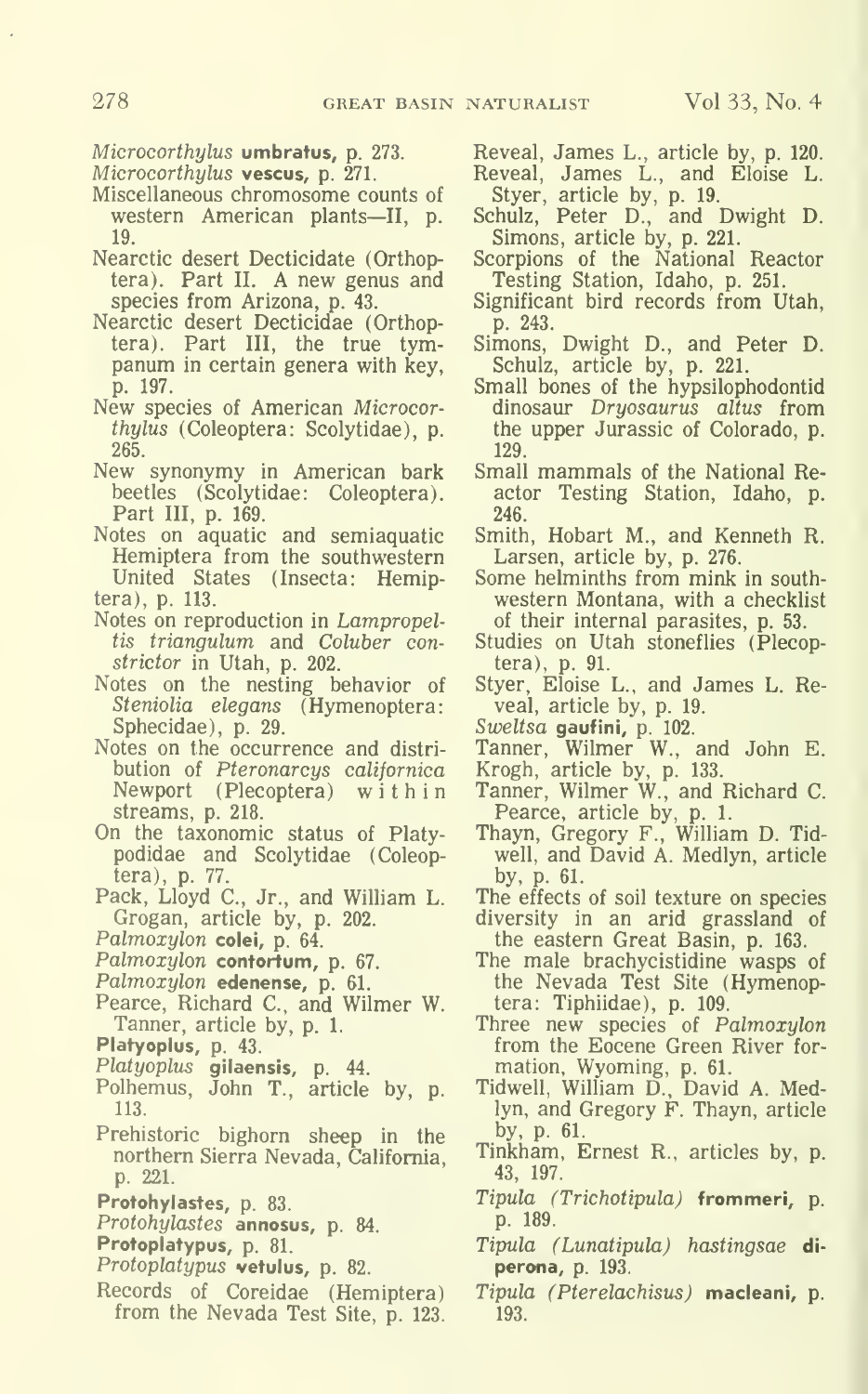- Tipula (Trichotipula) sanctaecruzae, Wasbauer, Marius S., article by, p.
- 
- from Colorado (Acarina: Crypto- Higgins, article by, p. 37.<br>stigmata, Gymnodamaeidae), p. Worthington, Richard D., and Ed-37. ward R. Arvizo, article by, p. 124.
- Undescribed species of nearctic Wyckoff, John V.<br>Tipulidae (Diptera), XI, p. 189. Zamora, B., and Waite. Sheldon B., article by. p. 31. cle by. p. 225.
- Waite, Sheldon B., article by, p. 31.
- 
- p. 192. 109. Tueller, P. T., and B. Zamora, arti- Wood, Stephen L., articles by, p. 77,
- cle by, p. 225. 169, 265. Two new species of Gymondamaeus Woolley, Tyler A., and Harold G.
	-
	- Wyckoff, John W., article by, p. 163.<br>Zamora, B., and P. T. Tueller, arti-
	-